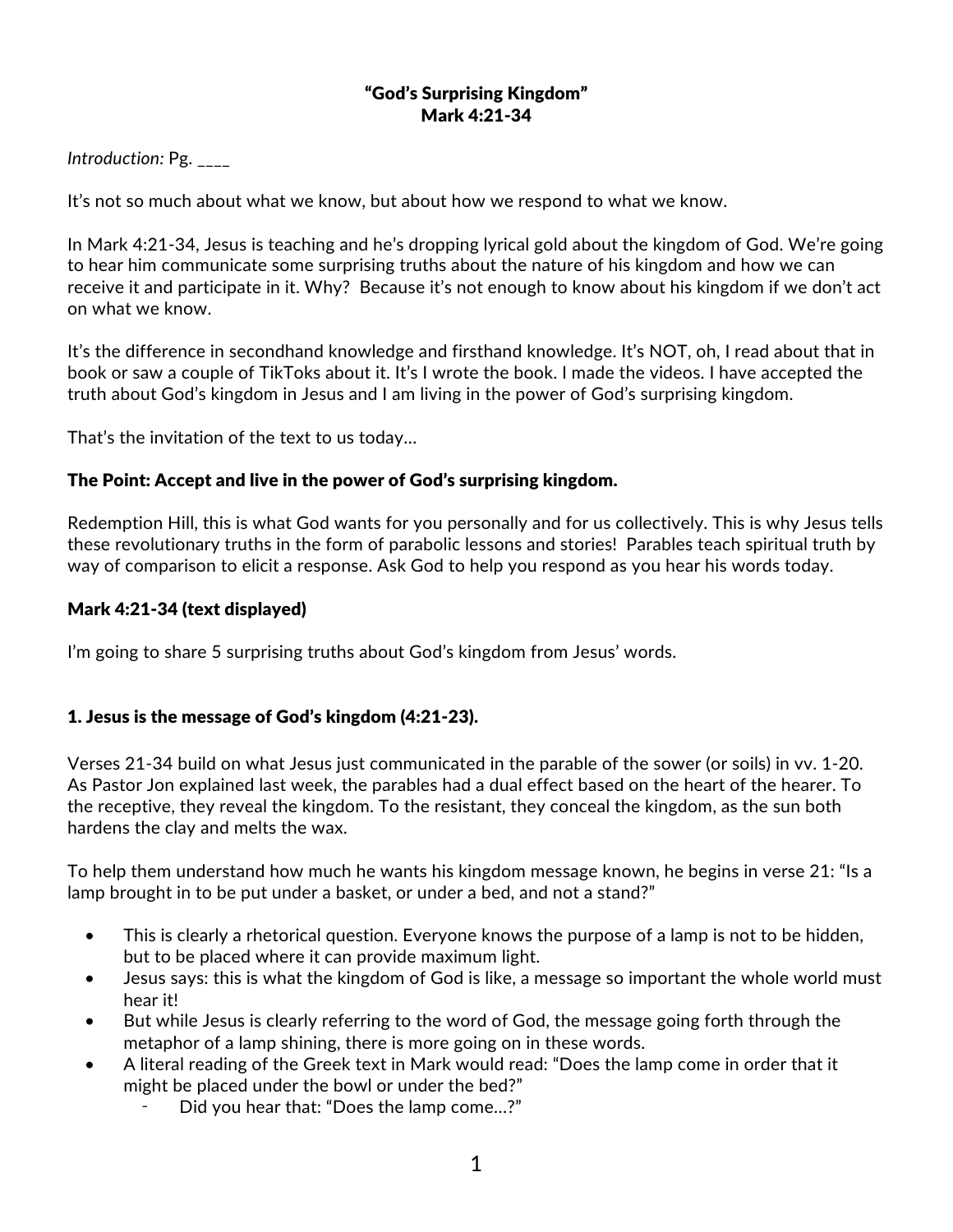- ⁃ Lamps don't come. Inanimate objects don't move. They are carried, which is why most translations use the word "brought."
- ⁃ People come. People arrive. People show up, and this points us to a specific light and a specific person. It's not "Do lamps come…" but "Does *the* lamp come…?"
- ⁃ In other words, Jesus is saying, "I am the lamp of God who illuminates and revels who God is and how people can enjoy a relationship with him!"
- Once again, this is a clue to his divine nature, as the OT often used the metaphor of light for God and his coming Messiah (2 Samuel 22:29, 2 Kings 8:19, Ps. 132:17; Isaiah 42:6, 49:6).
- Jesus is explicit about this identification in John 8:12…

# Again Jesus spoke to them, saying, "I am the light of the world. Whoever follows me will not walk in darkness, but will have the light of life." (John 8:12)

T: Jesus further explains his intention to be made known in *verse 22*.

- "For nothing is hidden except to be made manifest; nor is anything secret except to come to light."
- Whatever is said off-air, will be broadcast on every station. Whatever is said offline, will be displayed on every web address on the planet.
- Microphone (take it off... keep talking. Jesus says, get mic'ed up and stack up the speakers. I want everyone to know!
- In other words, people may not understand my parables right now. They may not see God's glory shining in everything I say and do. After all, no one expected God's Messiah to come in the unimpressive form of Jesus of Nazareth, no political figure, but a humble servant, but Jesus knows his glory will be revealed!
- When? For some it happened then, as he taught and performed signs and wonders as the Son of God and promised Messiah. For thousands, and then millions and billions of others, his light was known after his crucifixion and resurrection, but a day coming, when Jesus will return again, when he will come as C.S. Lewis said: "as God without disguise."

Jesus says once again in verse 23, just as he said earlier in verse 9: "If anyone has ears to hear, let him hear." Jesus is saying: "Are you listening to this? Really listening?" (The Message). Are you ready to respond to what you hear?

T: Then he emphasizes this call to listen in verse 24, which leads us to the second truth I want you to see about God's surprising kingdom.

# 2. There is always more of Jesus to receive (4:24-25).

- Verse 24: "Pay attention (the Greek word behold, look) to what you hear." He literally says, "See what you hear!" (βλέπετε τί ἀκούετε - Strauss)
- The combination of sensory language calling for people's complete and undvided attention could not be stronger! Then Jesus echoes a well-known proverb from the marketplace: "with the measure you use, it will be measured to you."
	- MEASURE: Measuring instruments were used to maintain the integrity of sales and trades in the marketplace. A bushel of grain, for a half a bushel of barley, but we're using the same scale.
	- Jesus is saying, "What you give or invest, you will receive." He used this same statement in different ways throughout the gospels. In Matthew 7:2, he uses it in regards to judgment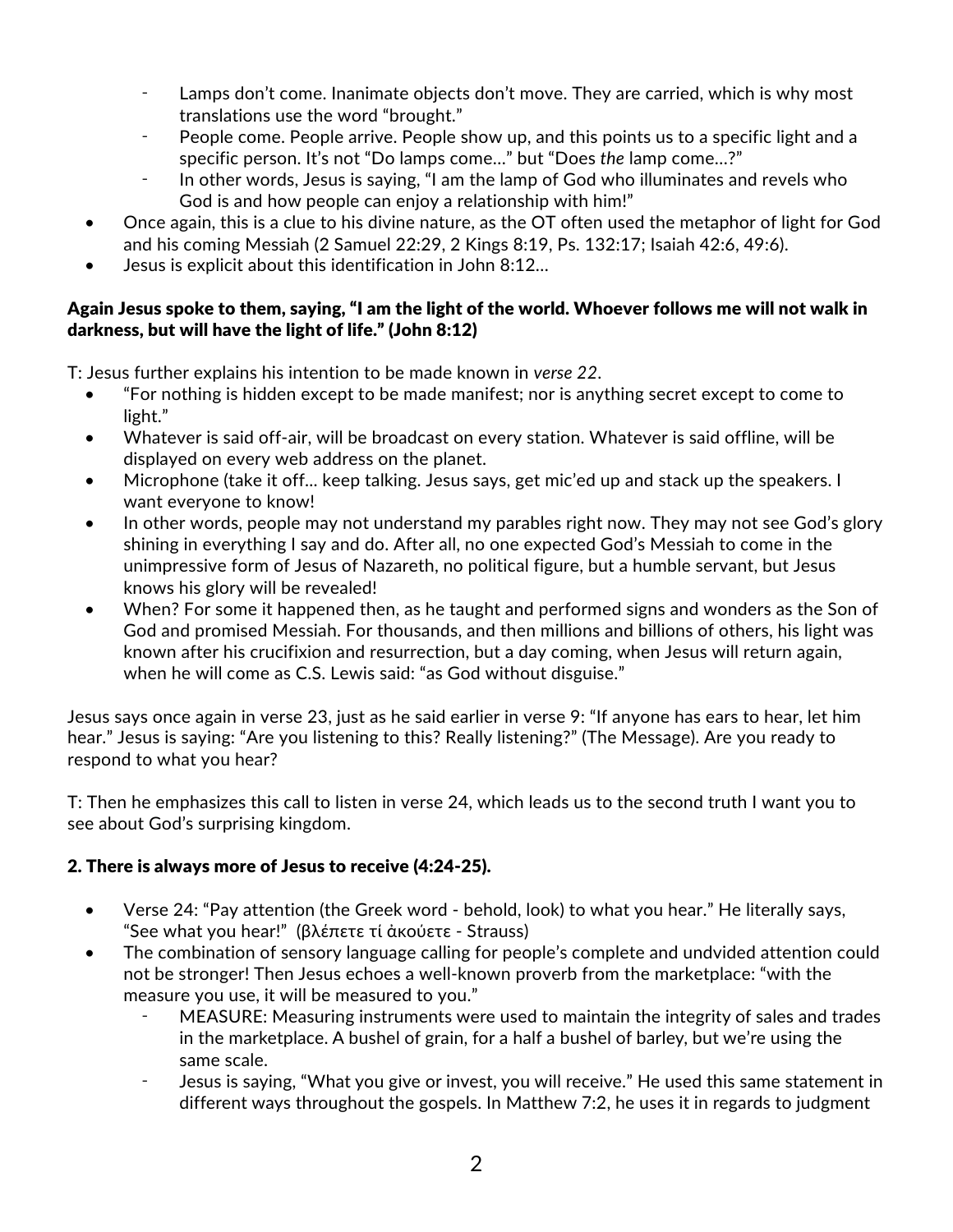(In you the same way you judge others, you will be judged," and Luke 6:38 referring to receiving an equal measure of judgment or forgiveness, or giving.

- Here in Mark, he is saying, when we invest time and energy in hearing *AND* responding to his teaching, we will receive a return on our investment.
	- Don't miss the AND there. It's not just HEARING, but hearing AND RESPONDING.
	- ⁃ Grant Osborne says, "In both Hebrew and Greek to hear means to obey. When one listens, by the nature of the process one must act on what is heard." (See Deut. 28:58; 29:29; Josh. 1:8; Psalm 119:2, 8, 17, 34, 40, and James 1:22-25)
- But don't miss this next line, and I absolutely love this. "And STILL MORE will be added to you."
	- God always tips the scales.
	- ⁃ He always gives more.
	- He is the God of abundance!
	- ⁃ Give God your time, your ears, your heart, your obedience, he will *always, always, ALWAYS* out give you!!
- This is a continual surprise: just when you think you've received all that you can in your walk with God, you discover: THERE'S MORE! There's always MORE!
	- God is an infinite fountain of living water! He's not like the fountain drink machines that run out of carbonation.
	- He keeps giving and giving and giving, which motivates us to keep listening and living!
- Experience the generosity of God. I pray you are, as you not only spend focused, face to face time with God daily, but then you go out and put into practice what you've heard from his voice. Make daily investments (bigger and better than Robin Hood app to invest in the stock market)
- This is a promise to claim: "still more will be added to you" (and he says the same thing in the first part of verse 25) "For to the one who has, more will be given." (In case you missed it the first time, I'll say it again. I will be crystal clear."

Sadly, for those who reject the word of Jesus, their spiritual blindness will only increase. "… and from the one who has not, even what he has will be taken away."

T: Jesus then moves to help us understand the nature of his kingdom, and he does so with two more parables. The first tells us…

# 3. The message of God's kingdom possesses inherit power (4:26-29).

In verse 26, Jesus tells the Parable of the Seed Growing (Mark's only unique parable by the way), and he says the kingdom is like someone scattering seed on the ground. We know from the parable of the sower (or soils) that the seed is the message of God, and we just learned from the lamp that the message centers on Jesus.

What's the point of sowing seed? To see it come alive, grow and give life to others. But how does it happen? Look *at 27-29*.

Did you see that?

- The man sows the seed and then sets his sleep number goes to sleep. Day after day he goes on about his business… He does not go look at the dirt each day. He does not deliver inspiring speeches to the seeds: "Today is the day you're gonna grow!" (By the way, I've tried that before. It doesn't work. I mean it was heard for me to listen to Pastor Jon's sermon last week: "Look at my yard. It's sooo green! See my thumbs….").
- The sower simply waits. He sows and sleeps, sows and sleeps.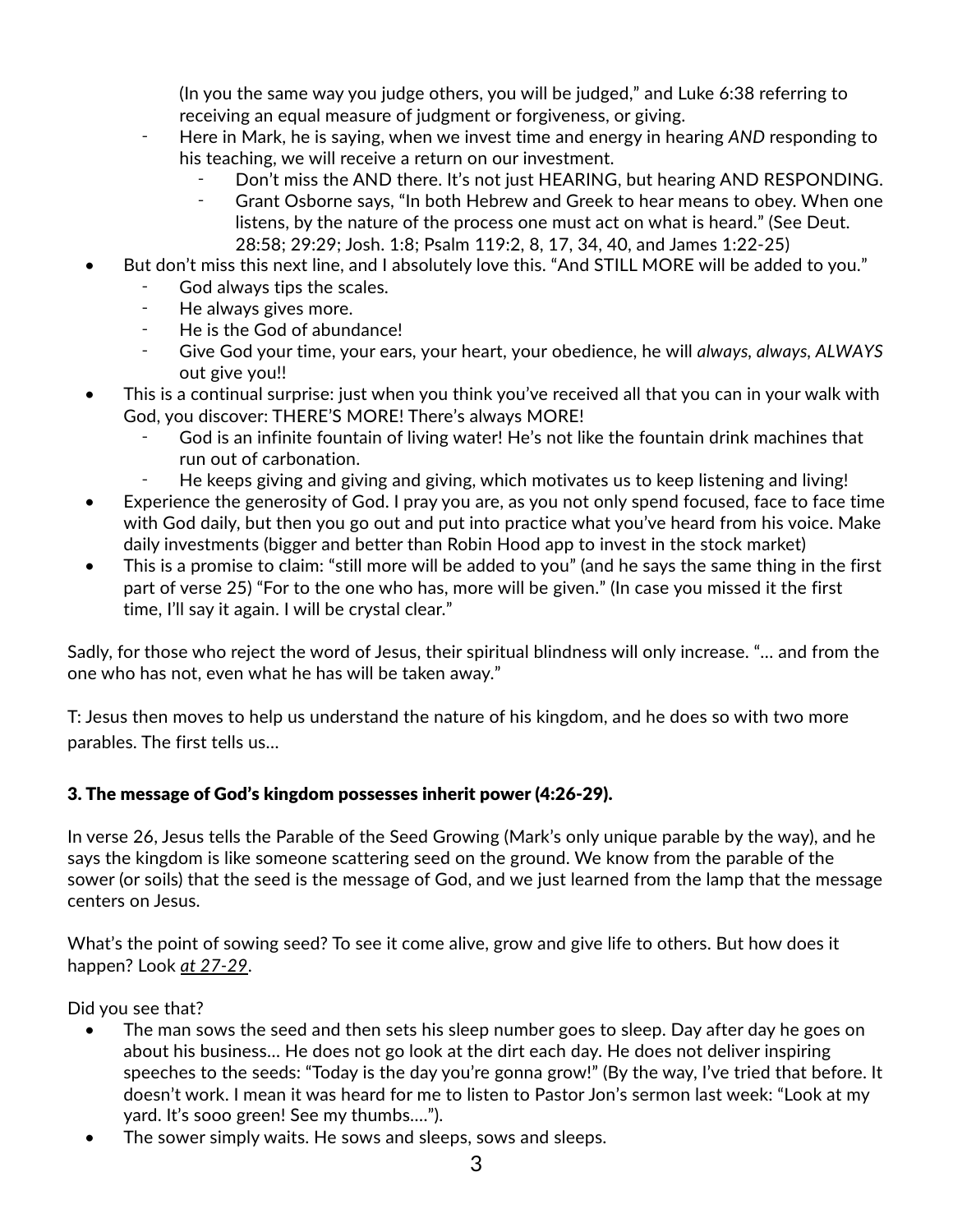Then all of the sudden, it comes to LIFE!

What's the point of the parable? There is inherent power in the word of God. We don't make the truth powerful. It is powerful.

- The key phrase is found at the beginning of verse 28: "The earth produces *by itself*…" The text literally reads: "Automatically (the Greek word *automate* is fronted for emphasis, which means it is positioned first in the sentence), automatically, the earth bears fruit."
- What do we do? Share the message and get out of the way. We sow and sleep. Sure, we may sow dozens of seeds in the heart of the same person, but that's our only responsibility.
- God gives the growth! He makes his life-giving word come alive sovereignly as it collides with a receptive heart, adding to his harvest of people coming into his kingdom.

Paul said this in 1 Corinthians 3:1-6, "I planted, Apollos watered, but God gave the growth." (1 Corinthians 3:6)

The pressure is off! Just talk about Jesus. Just testify and share your God encounters. Just put the word of God in people's hands, in front of their eyes, in their ears, and watch God work.

When I gave my friend Josh a little booklet that contains the Gospel of John (Hold it up), the next time I saw him, he told me: "I was in tears before I finished the first paragraph. 'The light shines in the darkness, and the darkness has not overcome it.' (John 1:5)."

### WOW!

### "For I am not ashamed of the gospel, for it is the power of God for salvation to everyone who believes, to the Jew first and also to the Greek." (Romans 1:16)

T: The message of God's kingdom possesses inherit power, and #4…

# 4. God's kingdom may seem insignificant, but will grow to reach every nation (4:30-32).

- Jesus speaks of the kingdom of God for the  $3^{rd}$  time in chapter 4 (v. 11, 26, 30).
- Again, he uses a common proverbial symbol, that of a mustard seed, super small and seemingly insignificant. Jesus speaks hyperbolically, exaggerating to make his point.
- The mustard seed (though barely visible in the palm of your hand) is not the smallest seed, but it is the smallest that produces such a large bush growing to a height of 10-12 feet, and this contrast unlocks the meaning of the parable.
- Jesus' new kingdom community may seem small and insignificant, but it will rapidly expand after his death and grow to touch every corner on earth.

Then Jesus adds this line in verse 32: "when it is sown it grows up and becomes larger than all the garden plants and puts out large branches, so that the birds of the air can make nests in its shade."

- Why does Jesus mention birds of air nesting in its shade?
	- This not only gives a sense of scale, completely disproportionate to its tiny beginnings.
	- ⁃ It also seems to be an intentional allusion to OT texts that speak of the nations being drawn to God's presence and shelter.
		- On the mountain height of Israel will I plant it, that it may bear branches and produce fruit and become a noble cedar. And under it will dwell *every kind of bird; in the shade of its branches birds of every sort will nest."* (Ezekiel 17:23)